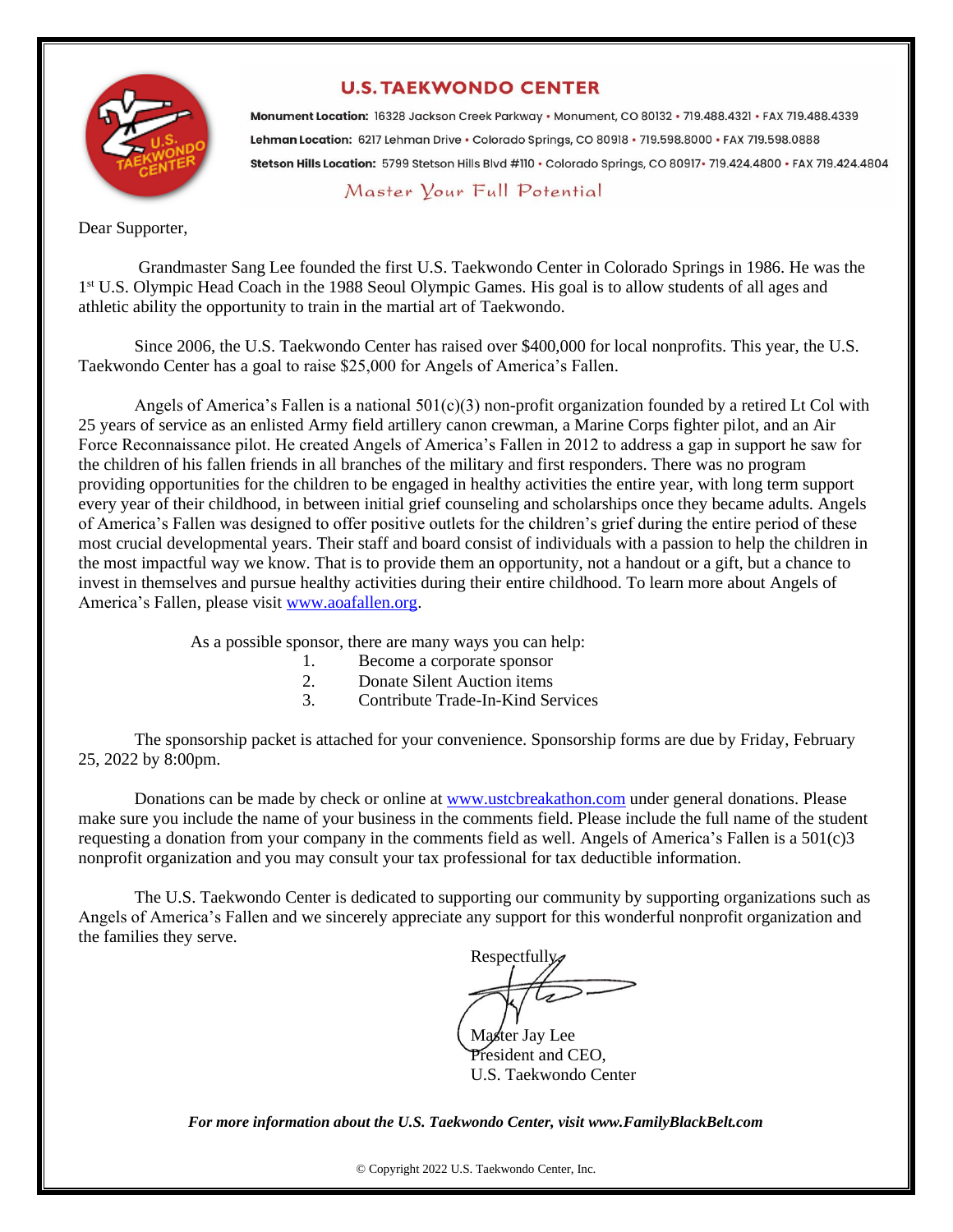

## **U.S. TAEKWONDO CENTER 15TH ANNUAL BREAK-A-THON 2022**



### **SPONSORSHIP OPPORTUNITIES & CORPORATE SPONSORSHIP OPTIONS**

**U.S. Taekwondo Center 15th Annual Break-A-Thon benefiting Angels of America's Fallen Held at Soccer Haus**

**Saturday, March 5, 2022 | Event Time: 9:30 am – 1:00 pm**

**Vendor set up time: 8:00 am**

**Vendors cannot break down until 12:30 pm**

|                | <b>SPONSORSHIP LEVEL</b>                                  | <b>PRESENTING</b><br><b>Only 1 Available</b> | <b>GOLD</b><br><b>Only 4 Available</b>          | <b>SILVER</b><br><b>Only 6 Available</b>        | <b>BRONZE</b><br><b>Unlimited</b>      | <b>SUPPORTER</b><br><b>Unlimited</b>   |
|----------------|-----------------------------------------------------------|----------------------------------------------|-------------------------------------------------|-------------------------------------------------|----------------------------------------|----------------------------------------|
|                | Amount                                                    | \$1,500                                      | \$750                                           | \$550                                           | \$350                                  | \$250                                  |
|                | <b>Announcement of</b><br>Sponsorship throughout<br>Event |                                              |                                                 |                                                 |                                        |                                        |
| $\overline{2}$ | <b>Banners at Event</b>                                   |                                              |                                                 |                                                 |                                        |                                        |
| 3              | <b>Promotional Swag item</b><br>in participant bag (500)  |                                              |                                                 |                                                 |                                        |                                        |
| 4              | <b>Logo on Participant T-</b><br><b>Shirts (500)</b>      |                                              |                                                 |                                                 |                                        |                                        |
| 6              | <b>Premier Vendor Booth</b><br>on Event Floor             |                                              |                                                 |                                                 |                                        |                                        |
| 7              | Your business logo &<br><b>Link on USTC Website</b>       |                                              |                                                 |                                                 |                                        |                                        |
| 8              | <b>Social Media/Email</b><br><b>Promotion</b>             | 5 Social Media posts &<br>5 Email hlasts     | 3 Social Media posts &<br><b>3 Email hlasts</b> | 2 Social Media posts &<br><b>2 Email hlasts</b> | 1 Social Media post &<br>1 Email blast | 1 Social Media post &<br>1 Email hlast |
| 9              | <b>Presentation During</b><br><b>Ceremony</b>             |                                              |                                                 |                                                 |                                        |                                        |

#### **Sponsorships can be paid by check or online at: www.ustcbreakathon.com**

**Angels of America's Fallen is a 501(c)3 Tax ID# 45-5029479**

**For questions or more information please contact Marketing at (719) 488-4321 or please email sponsor@familyblackbelt.com**

© Copyright 2022 U.S. Taekwondo Center, Inc.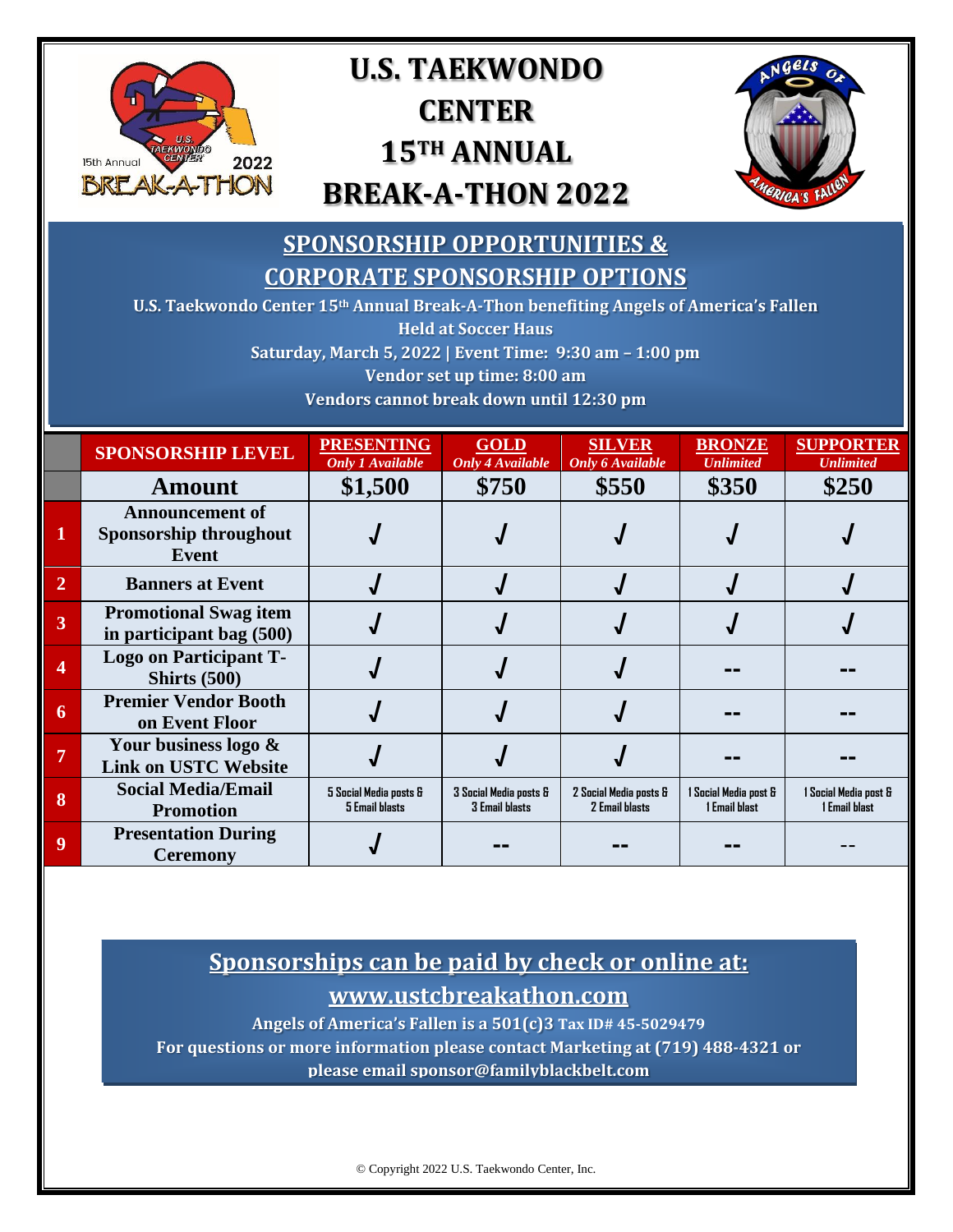

*Saturday, March 5, 2022*

*15th ANNUAL BREAK-A-THON FUNDRAISER*

# *Sponsorship Breakdown*

**ANNOUNCEMENT DURING ENTIRE EVENT**: **ALL Sponsor Levels** will be announced and recognized numerous times throughout the event.

**BANNERS DISPLAYED**: **ALL Sponsor Levels** will have your business' banner on display during the entire event! We will hang your banner at the venue so all participants and guests can see your company's name and logo. **Banner must be delivered to any U.S. Taekwondo Center Location by Friday, February 25, 2022.**

**SWAG BAGS**: Each participant (500) will receive a swag bag. Please provide a promotional product attached to a coupon to be included in each bag. This is a great way to advertise straight into the hands of your consumer! **Promotional products must be delivered to any U.S. Taekwondo Center Location by Friday, February 25, 2022.**

**EVENT T-SHIRTS: Presenting, Gold, and Silver sponsors ONLY.** All participants (500) will receive a FREE event t-shirt. Be sure your business name and logo are seen around town as a proud supporter. Higher level sponsors get larger logos! **Adobe Illustrator, EPS or PNG Vectored (transparent background) file in 300 dpi high resolution; single color or black due no later than Monday, Feb 28, 2022**. **Email to sponsor@familyblackbelt.com**

**PREMIER VENDOR BOOTH: Presenting, Gold and Silver Sponsors ONLY.** Show what your business can offer up close and personal with our guests and participants. Each booth will be given 1 Table and 2 chairs (electricity and Wi-Fi is not provided). At your booth, you may sell items, give demonstrations, and most importantly, work in direct contact with our guests and participants. Sale items and materials must be family appropriate. Expected attendance is 1,000.

**LOGO & LINK ON WEBSITE, SOCIAL MEDIA, & EMAIL BLASTS: Varies by Sponsor Level. Presenting, Gold, and Silver Sponsors only:** Your business logo and website link will be positioned on the sponsor page of our U.S. Taekwondo Center website. **All Sponsors:** Your logo and website link will be emailed to 1,200 students and placed on the U.S. Taekwondo Center social media pages, which have more than 3,000 followers combined. **Adobe Illustrator, EPS, PNG or JPEG Vectored (transparent background) file in 300 dpi high resolution due no later than Wednesday, February 25, 2022**. **Email to sponsor@familyblackbelt.com**

**SPONSOR PRESENTATION: Presenting and Gold Sponsors ONLY** During the event there will be a special Ceremony introducing our Guest of Honor and Angels of America's Fallen partners. The Presenting Sponsor will receive a 3-minute presentation about their business to a captive audience during this ceremony. This event provides great exposure to showcase how your business supports our growing community!

**TRADE-IN-KIND:** There are opportunities for trade-in-kind or for Silent Auction items. Presenting Sponsor cannot be Trade-in-Kind. For more information email [sponsor@familyblackbelt.com.](mailto:sponsor@familyblackbelt.com)

© Copyright 2022 U.S. Taekwondo Center, Inc.